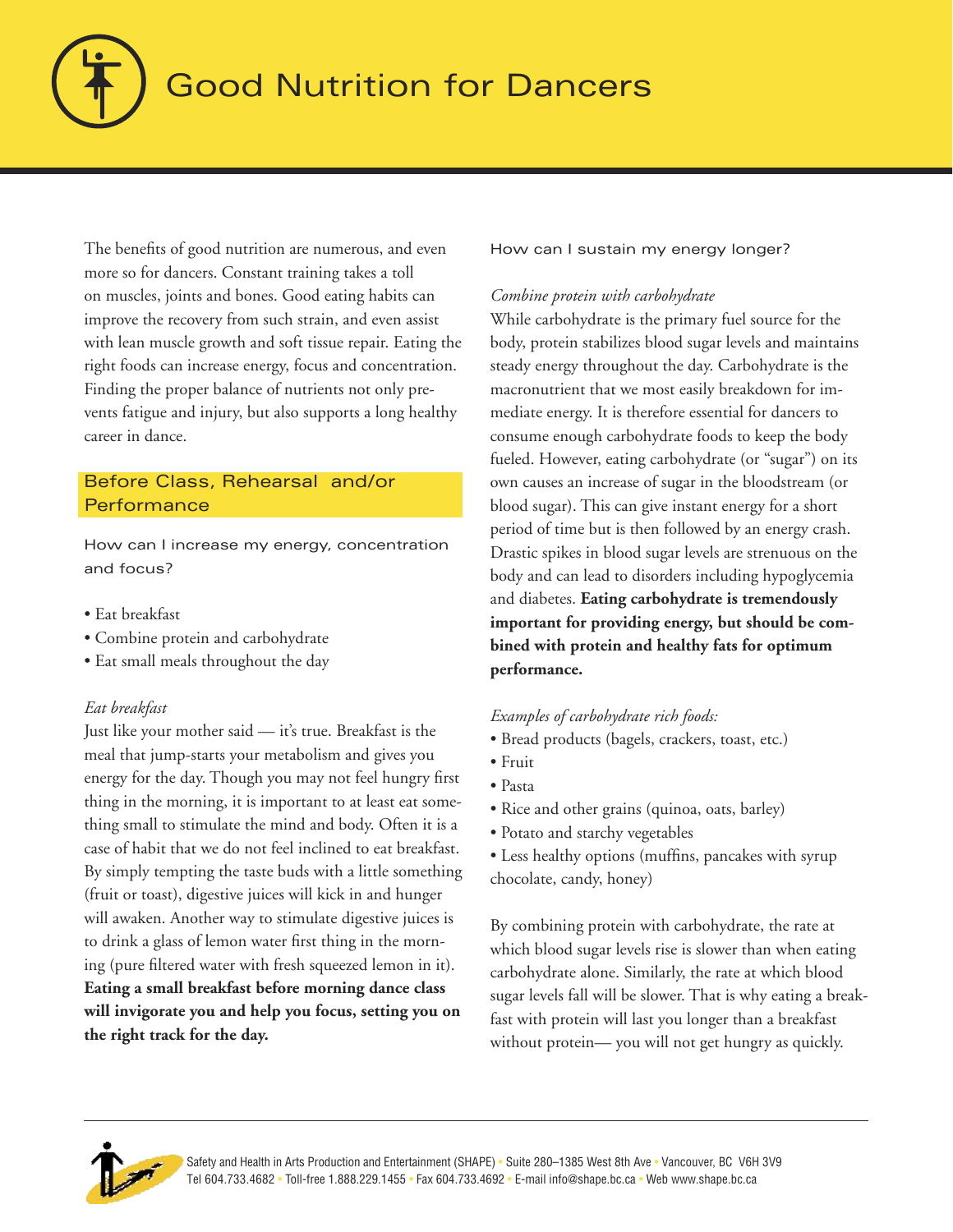#### Good nutrition for dancers

It is not always easy to find breakfast foods that have protein. Some common choices include:

- Eggs Peanut butter
- Cheese Yogurt
- 
- Milk Soy beverage
- Meat products (such as bacon or sausages)

#### *Other less common protein foods for breakfast are:*

- Tofu Meat leftovers
- Nuts Beans
- Quinoa (a grain found in the bulk section at health food stores, cooks up similarly to rice)
- Other nut butters such as almond or cashew butter

*(See breakfast combinations on the back page of this pamphlet.)*

#### How will protein improve my focus?

Along with its many functions in the body, protein (broken down into amino acids) enters the brain and stimulates it to produce neurotransmitters. Two of these neurotransmitters. dopamine and norepinephrine, promote alertness and activity. Protein awakens the brain and guides and influences the building of nerve cells. It also makes enzymes, hormones and red blood cells and is used to build structures throughout the body.

#### How can I prevent fatigue?

#### *Eat small meals throughout the day*

One of the best ways to maintain energy is to provide the body with fuel throughout the day. There are two key ways to stay fueled:

- 1. Plan ahead and have small meals or snacks between rehearsals and classes (ie. fruits, vegetables, cheese)
- 2. Include a small amount of protein in each meal/snack

What is wrong with food on the go?

Snacks that are most readily available on the run are not necessarily the best choices for staying healthy and building a strong energized body. Even foods touted as healthy such as a bran muffins and orange juice contain high amounts of sugar and/or fat and **do not** provide dancers with the necessary nutrients for building lean muscle and staying mentally focused over a period of time. Choose meal type foods ("real food") such as soup, sandwiches, leftovers, sushi instead of "snacky" foods for better nutrition and vitamin/mineral availability. Eat smaller amounts of these foods at one time to avoid the "too full" feeling, especially when having to dance within a short period of time. Try making homemade snacks with healthy foods including vegetable sticks, fresh fruit, nuts and seeds and homemade dips, such as hummus or a low fat yogurt dip.

 Make sure you get some protein (even just a little bit) with each snack or small meal. Cheese on a bagel, nuts with fruit, hummus with veggies and tuna on a cracker are just a few ways to combine protein and carbohydrate. **The nutrients from carbohydrates and proteins combined work as a team to help build lean muscle and keep energy levels sustained.** 

# After Class, Rehearsal and/or **Performance**

Post workout nutrition is the key to recovery for many, if not all, high performance sports, and dance is no exception. Eating the right foods at the right time can be helpful in ways including:

- Muscle repair
- Soreness prevention
- Lean muscle growth
- Ability to bounce back and rehearse the next day

How can I improve my recovery with nutrition?

- Eat within 40 minutes after exercise
- Combine carbohydrate and protein at a 4-1 ratio
- Hydrate
- Eat whole foods

The body becomes depleted of essential nutrients and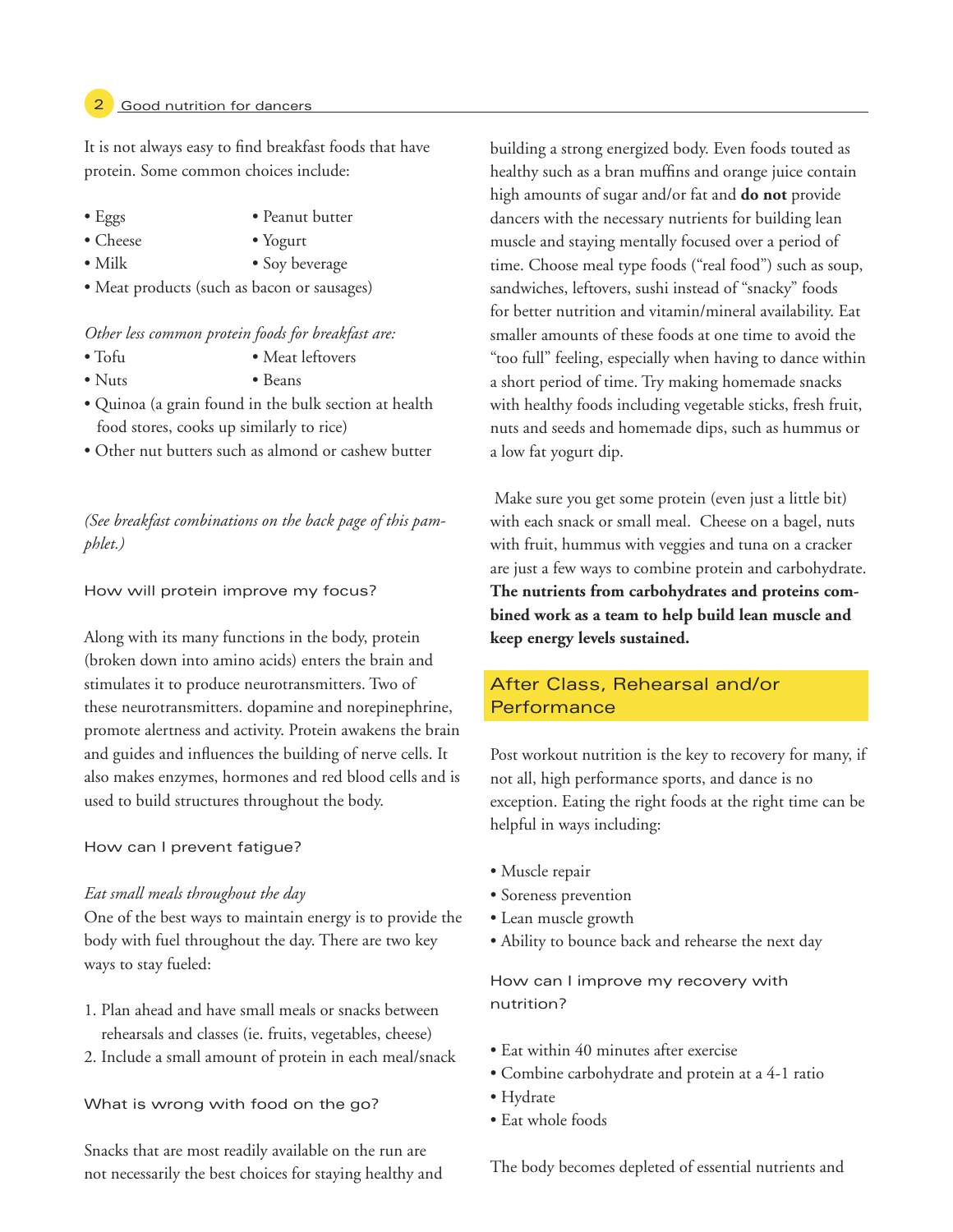stored energy after intense exercise and physical exertion. Replacing these stores as quickly as possible is critical in order to bounce back from the strain being put on the body.

#### When is the best time to eat after dancing?

#### *Eat within 40 minutes after exercise*

Or as soon as possible. Sport nutrition research shows that a window period exists within 30-40 minutes after intense activity when the body is at its peak for absorption. At this the time, glycogen stores (stores of energy in muscles) need to be replaced and cells are ready for nutrient uptake. **Getting food into the body during the window period will help prevent soreness, improve the recovery of muscles and tendons and encourage the growth of lean muscle tissue.**

The quality of recovery is dependant on what foods are eaten during this 40 minute window period.

#### What should I eat to maximize my recovery?

*Combine carbohydrate and protein in a ratio of 4-1* The ideal ratio for combining carbohydrate to protein during the window period is **four parts carbohydrate to one part protein**. Carbohydrate (broken down into glucose) raises insulin levels and allows the transport of protein into muscles and cells so they can repair damage and increase muscle growth. Getting carbohydrate quickly into the bloodstream allows:

1. glycogen stores to be replaced — preventing fatigue and making energy available for future rehearsals 2. protein to enter the cells — for building lean muscle and repairing damaged cells

High performance athletes go to great lengths to find foods that raise glucose levels as quickly as possible. Sport nutrition companies have engineered post workout drinks and powders that aim to achieve this. Because the body is so sensitive at this time, it makes sense that what

is consumed should be nutrient dense as well as easy to digest. High glycemic whole foods that will allow for a quick release of insulin are potatoes, rice and rice cakes/ crackers, fruit and fruit juices, bread products and pasta. All of these combined with protein foods are ideal for helping muscles and tissues recover from intense exercise.

How can I prevent soreness, decrease inflammation and stay healthy?

### *Eat a variety of whole foods*

Whole foods generally grow in the earth or on a tree and do not come packaged from the grocery store. They generally do not have added preservatives and chemical colourings or flavourings. Eating whole foods is important not only because they have enzymes that are useful for digesting, but also because they are full of nutrients, antioxidants and phytochemicals that help us stay healthy and fight the strain and wear on our bodies.

Some of the top nutrients from whole foods that are essential for dancers to stay healthy, especially after extreme training and performing, include:

- Essential fatty acids
- Antioxidants- Vitamins A, C, E
- Minerals such as calcium and magnesium

*Essential fatty acids (EFAs)* come from oils in foods such as fish, flax, avocado, nuts and seeds. They are essential because the body does not produce them. Some EFAs have been proven to decrease inflammation. Foods containing the omega 3 fatty acids EPA and DHA such as salmon and flaxseed have shown to be most effective for this purpose. Eating a balanced diet with foods that contain omega 3 fatty acids or getting these EFAs from a supplement (as a secondary option) will contribute to the repair of joints and overworked muscles.

*Antioxidants* are naturally occurring chemicals in foods that prevent oxidation (food turning brown or going rancid) and are important for dancers and athletes be-

**Note:** The material in this publication is intended only as educational information and is not meant to replace the knowledge and services of qualified medical professionals. Furthermore, this publication does not replace the Occupational Health and Safety Regulation administered by the Workers' Compensation Board of British Columbia. Employers and workers should always refer to the Regulation for specific requirements that apply to their activities.